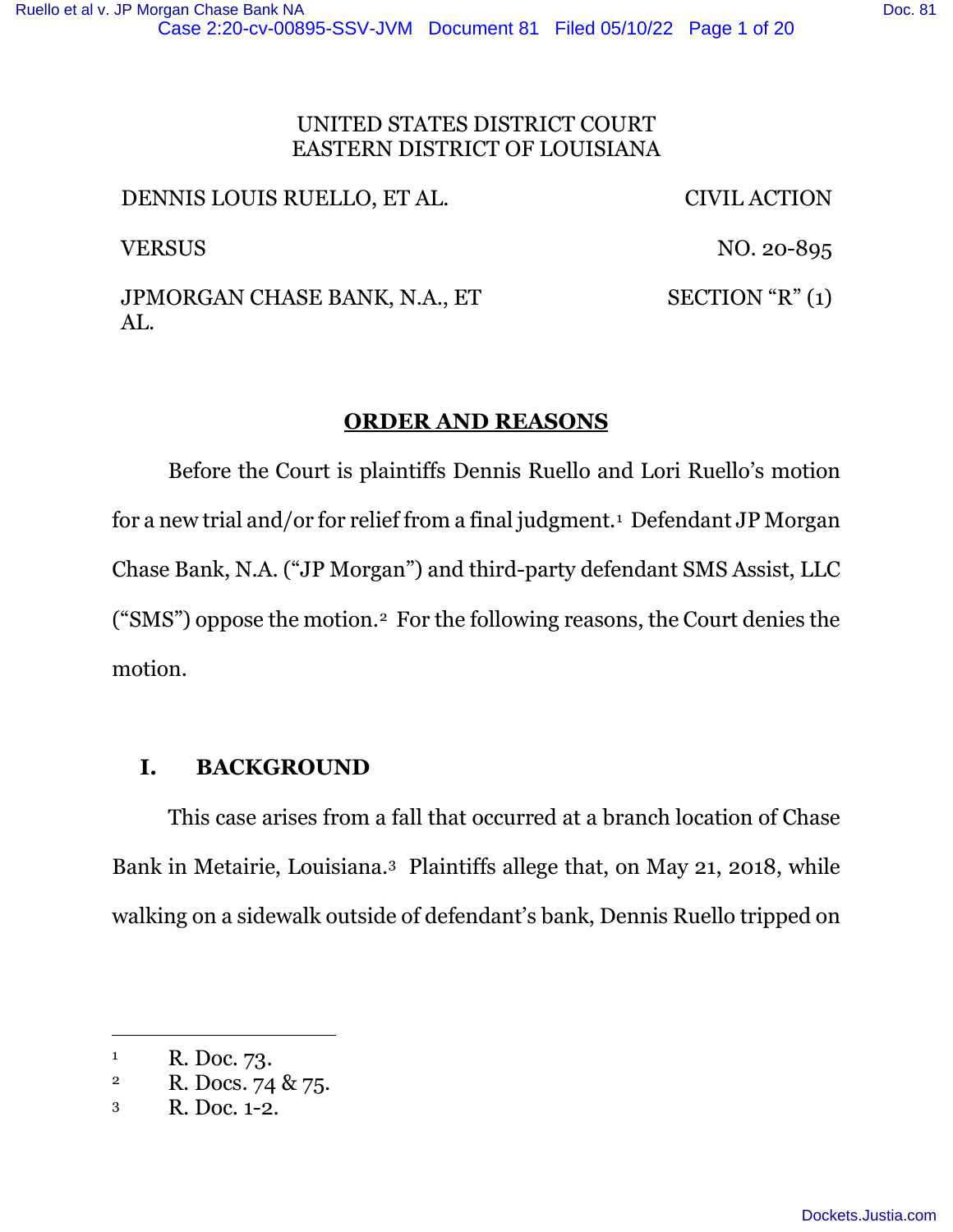a sprinkler head and fell to the ground, sustaining injuries.4 They allege that the sprinkler head's proximity to the sidewalk was a dangerous and hazardous condition. <sup>5</sup> On May 21, 2019, plaintiffs filed suit in Louisiana state court, alleging that defendant's negligence caused Dennis Ruello's injuries. <sup>6</sup> On March 13, 2020, defendant JP Morgan removed the case to federal court, contending that the requirements of diversity jurisdiction under 28 U.S.C. § 1332 were met.<sup>7</sup>

On October 6, 2021, JP Morgan moved for summary judgment on plaintiffs' claims against it, <sup>8</sup> contending that plaintiffs could not show that the sprinkler head posed an unreasonable risk of harm, or that JP Morgan knew or reasonably should have known about the allegedly dangerous condition. <sup>9</sup> JP Morgan further asserted that plaintiffs could not show that the sprinkler head caused Dennis Ruello's fall.10 Plaintiffs did not file an opposition to JP Morgan's motion.

<sup>4</sup>  $Id. \P\P W-V.$ 

 $15$  *Id.*  $1\,\mathrm{V}$ .

<sup>6</sup> *Id.* at 1.

<sup>7</sup> R. Doc. 1.

<sup>8</sup> R. Doc. 66.

<sup>9</sup> R. Doc. 66-2 at 10.

<sup>10</sup> *Id.* at 10-11.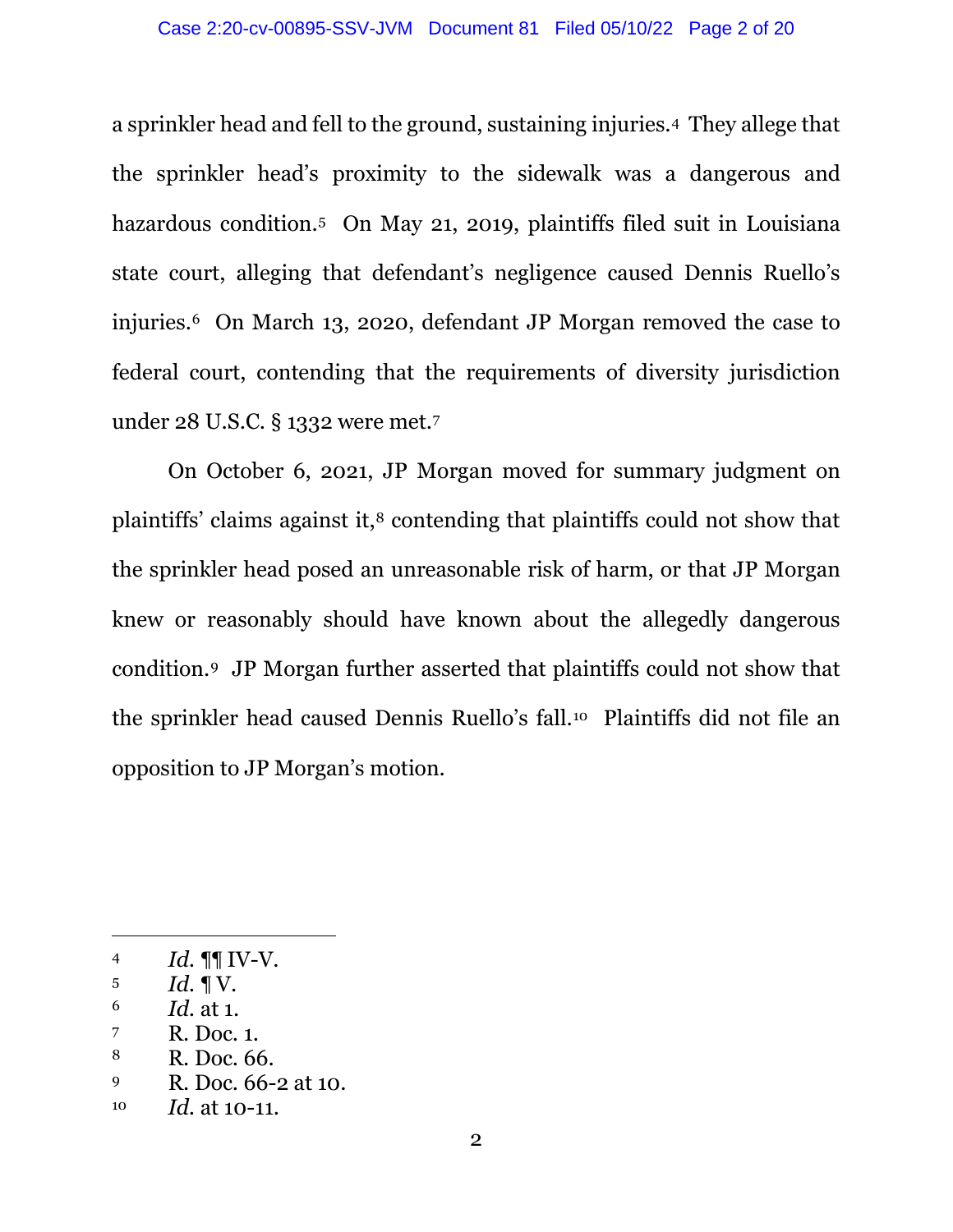On December 20, 2021, finding that plaintiffs could not meet their burden on causation, the Court granted JP Morgan's motion.<sup>11</sup> Specifically, the Court examined plaintiff's deposition testimony indicating that he fell to the ground, looked back, and noticed a sprinkler head next to the sidewalk. The Court found this evidence insufficient to show that the sprinkler head caused his fall:

Ruello's testimony indicates, in all, that when he sat up and looked back, the sprinkler head adjacent to the sidewalk was the only obstruction he noticed. He does not assert any other positive facts supporting the theory that he tripped on the sprinkler head. Ruello's sprinkler-head theory is purely speculative, and "proximate cause may not be established by speculation or conjecture."<sup>12</sup>

The Court therefore granted summary judgment for JP Morgan and dismissed all claims against it. 13

On January 12, 2022, JP Morgan moved for entry of final judgment based on the Court's summary-judgment ruling. <sup>14</sup> On January 18, 2022, the Court ordered that any opposition to JP Morgan's motion must be filed by January 21, 2022.15 This deadline passed, and no opposition was filed. On

<sup>11</sup> R. Doc. 68.

<sup>12</sup> *Id.* at 7 (quoting *Carey v. Hercules Ocean Corp.*, 321 F. App'x 402, 404 (5th Cir. 2009)).

<sup>13</sup> *Id.* at 10.

<sup>14</sup> R. Doc. 69.

<sup>15</sup> R. Doc. 70.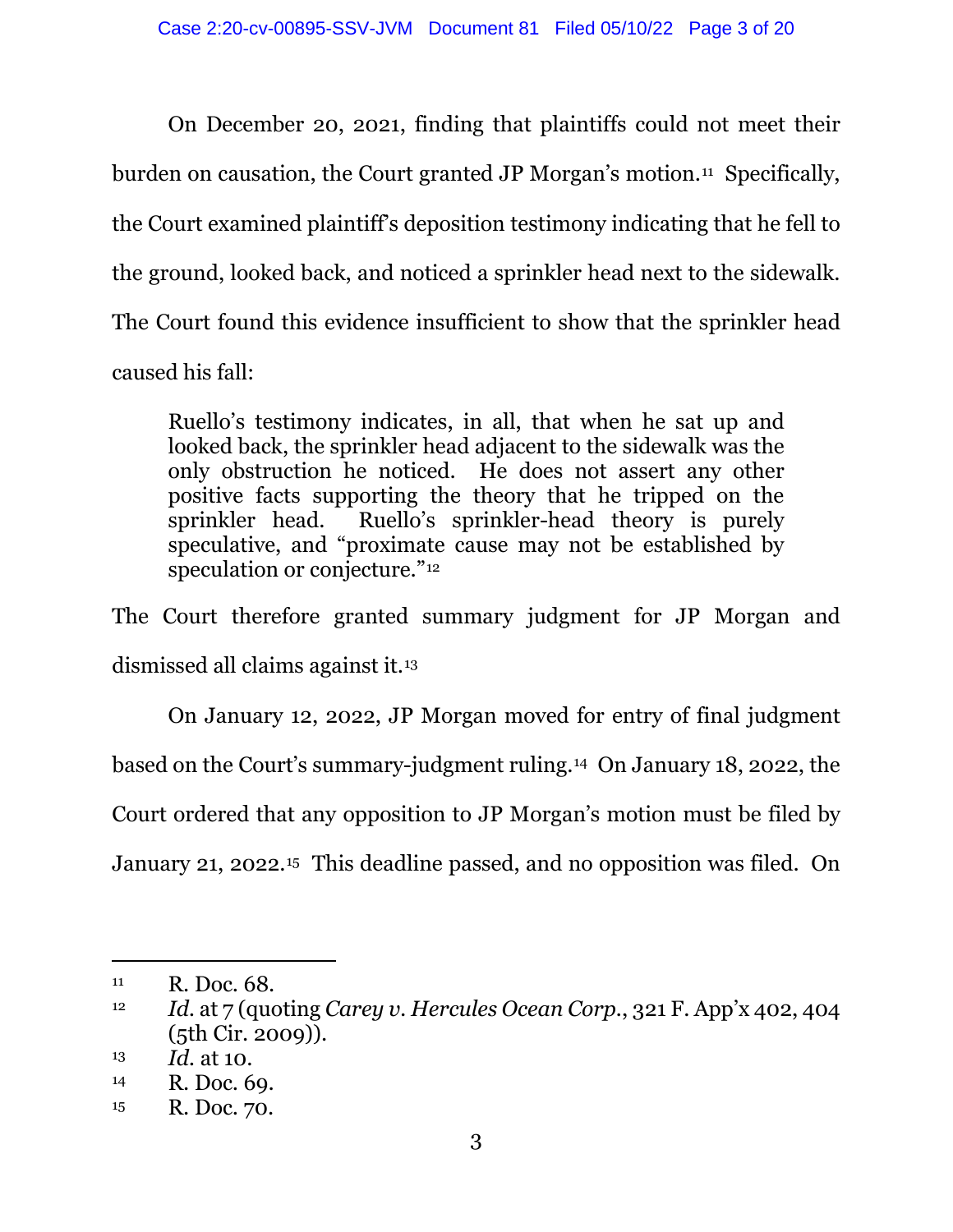January 25, 2022, the Court granted the motion<sup>16</sup> and entered final judgment, dismissing with prejudice plaintiffs' claims against JP Morgan.<sup>17</sup>

On February 22, 2022, plaintiffs filed a motion for a new trial and/or relief from final judgment.18 Plaintiffs represent that, because of malware affecting counsel's laptop and emails, counsel never received notice of JP Morgan's motion for summary judgment, the Court's order granting summary judgment, or JP Morgan's motion for entry of final judgment. 19 They assert that counsel first became aware of the motions, order, and ultimate dismissal of JP Morgan on January 25, 2022, when the Court entered final judgment.<sup>20</sup>

Plaintiffs' counsel submits two sworn affidavits explaining the problem.<sup>21</sup> In the first affidavit, counsel attests that, in December of 2021, he "became aware that [his] laptop had been experiencing 'glitches,' particularly with respect to e-mails."22 He supports this assertion by attaching emails between him and another attorney on a different case, in

<sup>16</sup> R. Doc. 71.

<sup>17</sup> R. Doc. 72.

<sup>18</sup> R. Doc. 73.

<sup>19</sup> R. Doc. 73-2 at 1-2.

<sup>20</sup> *Id.* at 1.

<sup>21</sup> R. Doc. 73-3 (Affidavit of Dennis P. Couvillion) (Feb. 2, 2022); R. Doc. 73-6 (Supplemental Affidavit of Dennis P. Couvillion) (Mar. 18, 2022).

<sup>&</sup>lt;sup>22</sup> R. Doc. 73-3  $\sqrt{8}$ .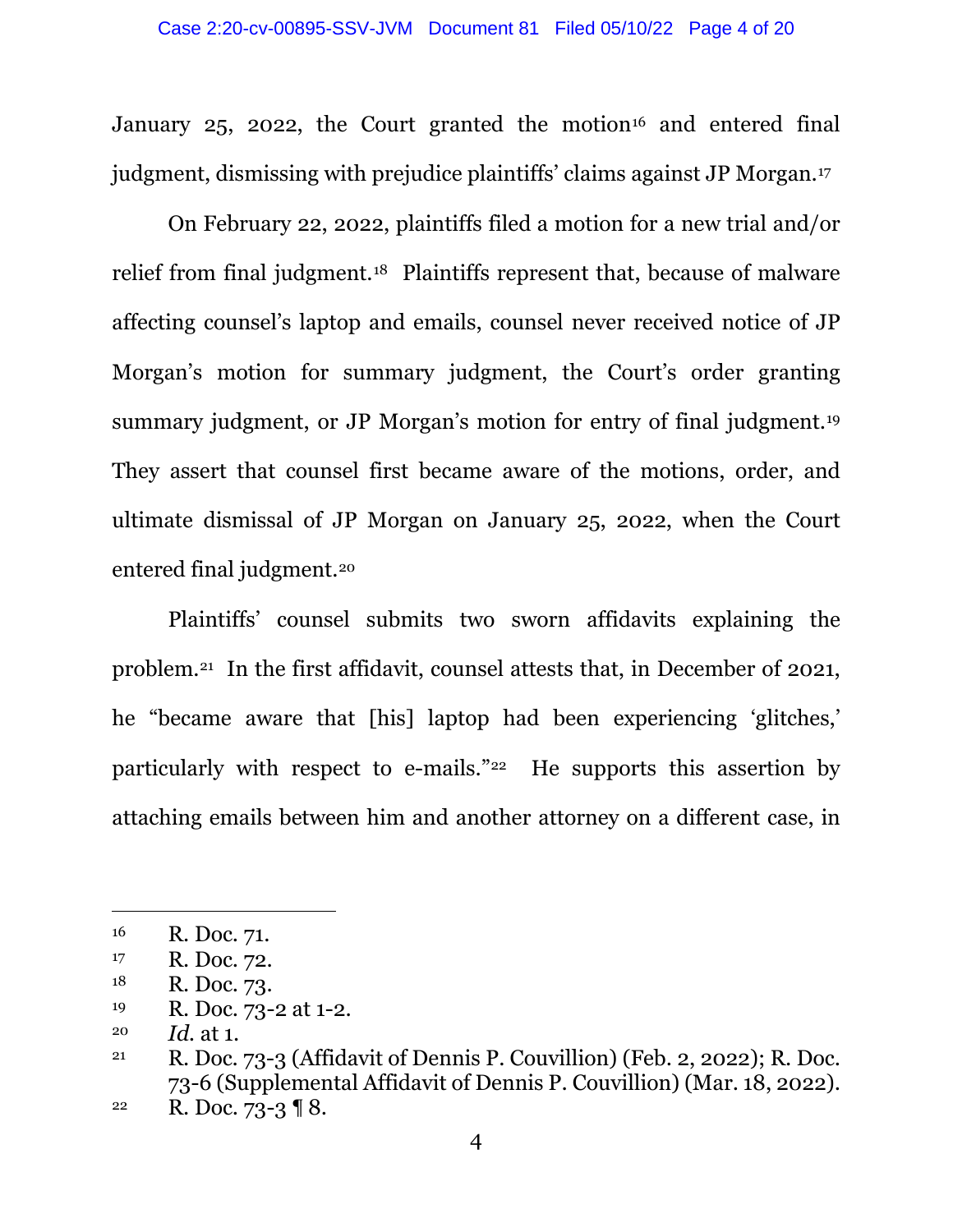which counsel tells the other attorney that he did not receive multiple emails from her.23 As to this case, counsel attests that he did not receive email notifications from CM/ECF, the Court's electronic filing system, for any of JP Morgan's filings or the Court's orders leading up to the final judgment.<sup>24</sup> He states that, on January 25, 2022, he received electronic notice of the Court's entry of final judgment, at which point he went back to check for receipt of earlier notices. <sup>25</sup> He states that he "discovered the unopened transmissions from the Court's electronic CM/ECF system" for the summary-judgment order and JP Morgan's motion for entry of final judgment,<sup>26</sup> but emphasizes that these notices "were not present in [his] inbox on the dates they were marked or shortly thereafter."<sup>27</sup> Counsel further attests that notice of JP Morgan's original motion for summary judgment, filed on October 6, 2021, never appeared in his inbox.<sup>28</sup> In a supplemental affidavit, counsel explains that, since the filing of his motion for a new trial, he has discovered that these technical problems "were not just the result of a

- 27 *Id.*
- <sup>28</sup> *Id.*

<sup>23</sup> *See, e.g.*, R. Doc. 73-4 at 4 (Email from Dennis Couvillion to Rachel (Dec. 21, 2021, 11:30 AM)) ("[M]y e-mail has been acting funny recently so I'm not totally shocked I didn't receive your[] [email] yesterday. I wouldn't be surprised if it shows up today.").

<sup>&</sup>lt;sup>24</sup> R. Doc. 73-3  $\P$  7.

<sup>25</sup> *Id.*

<sup>26</sup> *Id.*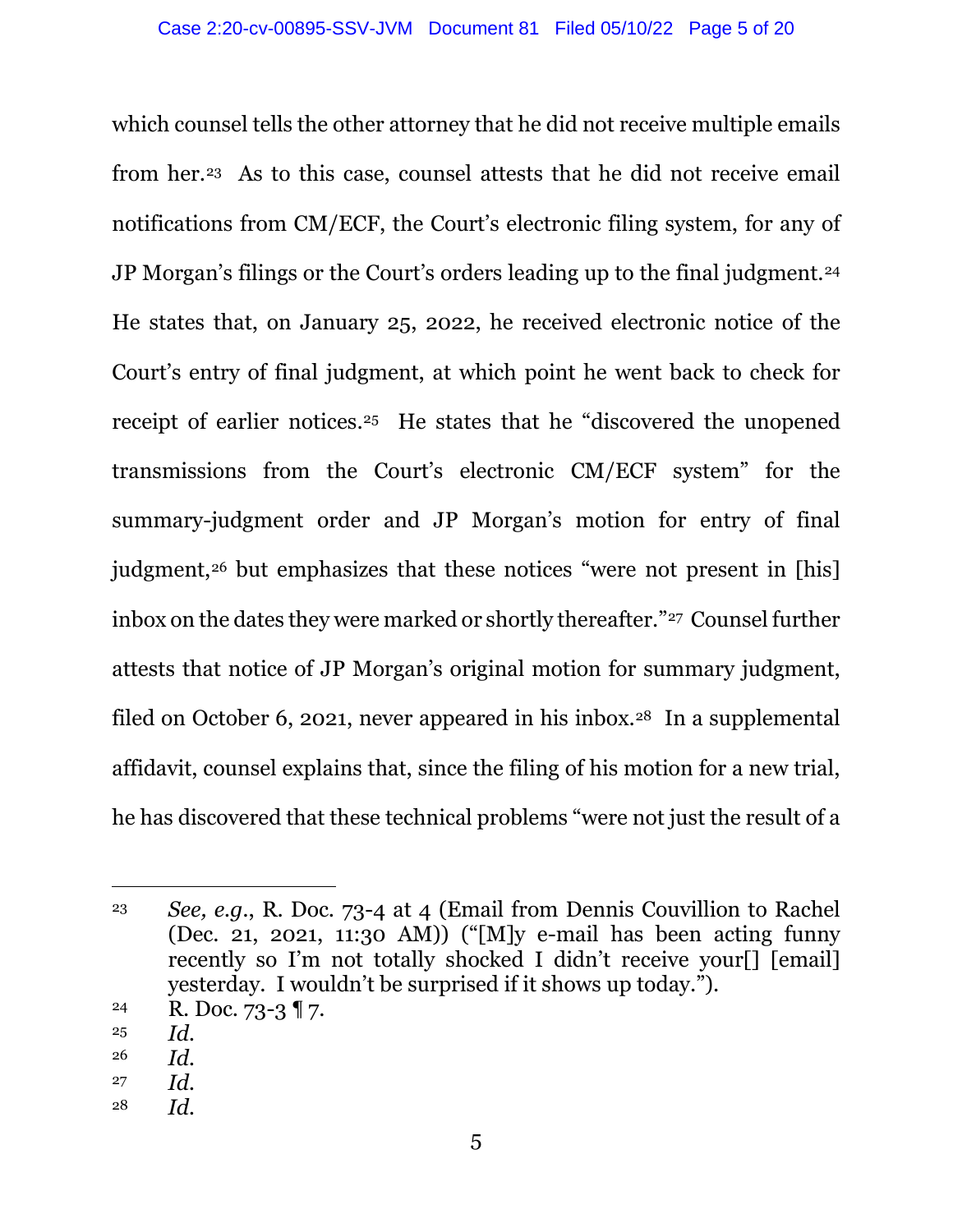simple software virus being introduced into [his] laptop," but instead was a "full-scale cyber-attack on [his] laptop and iPhone."29 Counsel states that he has learned that he was the victim of identity theft.<sup>30</sup>

Finally, plaintiffs note that counsel's law office had a COVID-19 outbreak in early December, and that counsel was ill with COVID-19 from December through mid-January.<sup>31</sup> Plaintiffs contend that this period of illness accounts for counsel's delay between discovering his email problem in December, and first addressing the issue in this case in late January.32 On these grounds, plaintiffs seek relief from the Court's Order and Judgment under Rules 59 and 60 of the Federal Rules of Civil Procedure.<sup>33</sup>

Defendant JP Morgan opposes plaintiffs' motion, 34 and crossdefendant SMS joins in and adopts JP Morgan's opposition.35 JP Morgan contends that none of plaintiffs' cited reasons, including counsel's technical problems and illness, are sufficient to warrant vacating the Court's Order and Judgment.36 The Court considers the parties' arguments below.

- <sup>32</sup> *Id.* at 5.
- <sup>33</sup> R. Doc. 73-2 at 5.
- <sup>34</sup> R. Doc. 74.
- <sup>35</sup> R. Doc. 75.
- <sup>36</sup> R. Doc. 74 at 3-7.

<sup>&</sup>lt;sup>29</sup> R. Doc. 73-6  $\P$  1.

<sup>30</sup> *Id.* ¶ 2.

<sup>31</sup> R. Doc. 73-2 at 4-6.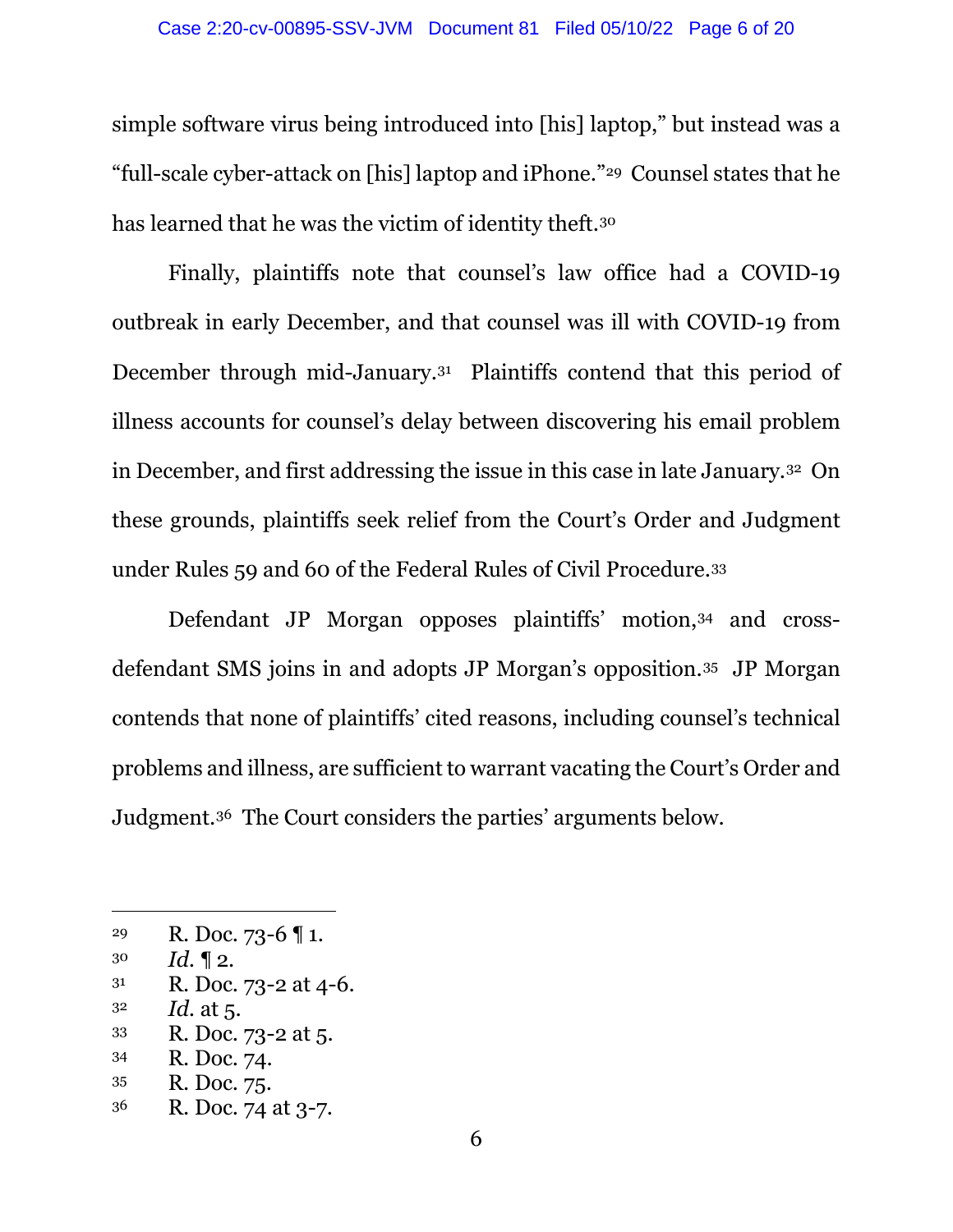### **II. DISCUSSION**

Plaintiffs cite both Federal Rules of Civil Procedure 59 and 60 in their motion for a new trial. The Court evaluates movants' request under each Rule.

## **A. Rule 60(b)**

Plaintiffs first seek relief under Rule 60(b), which provides that a court "may relieve a party or its legal representative from a final judgment, order, or proceeding" for any of the following reasons:

- (1) mistake, inadvertence, surprise, or excusable neglect;
- (2) newly discovered evidence that, with reasonable diligence, could not have been discovered in time to move for a new trial under Rule 59(b);
- (3) fraud (whether previously called intrinsic or extrinsic), misrepresentation, or misconduct by an opposing party;
- (4) the judgment is void;
- (5) the judgment has been satisfied, released, or discharged; it is based on an earlier judgment that has been reversed or vacated; or applying it prospectively is no longer equitable; or
- (6) any other reason that justifies relief.

Fed. R. Civ. P. 60(b).

Here, plaintiffs do not specify which of these reasons they believe entitle them to relief from the Court's final judgment. But their arguments sound in the first reason: mistake, inadvertence, surprise, or excusable neglect. The Court's "determination of what sorts of neglect will be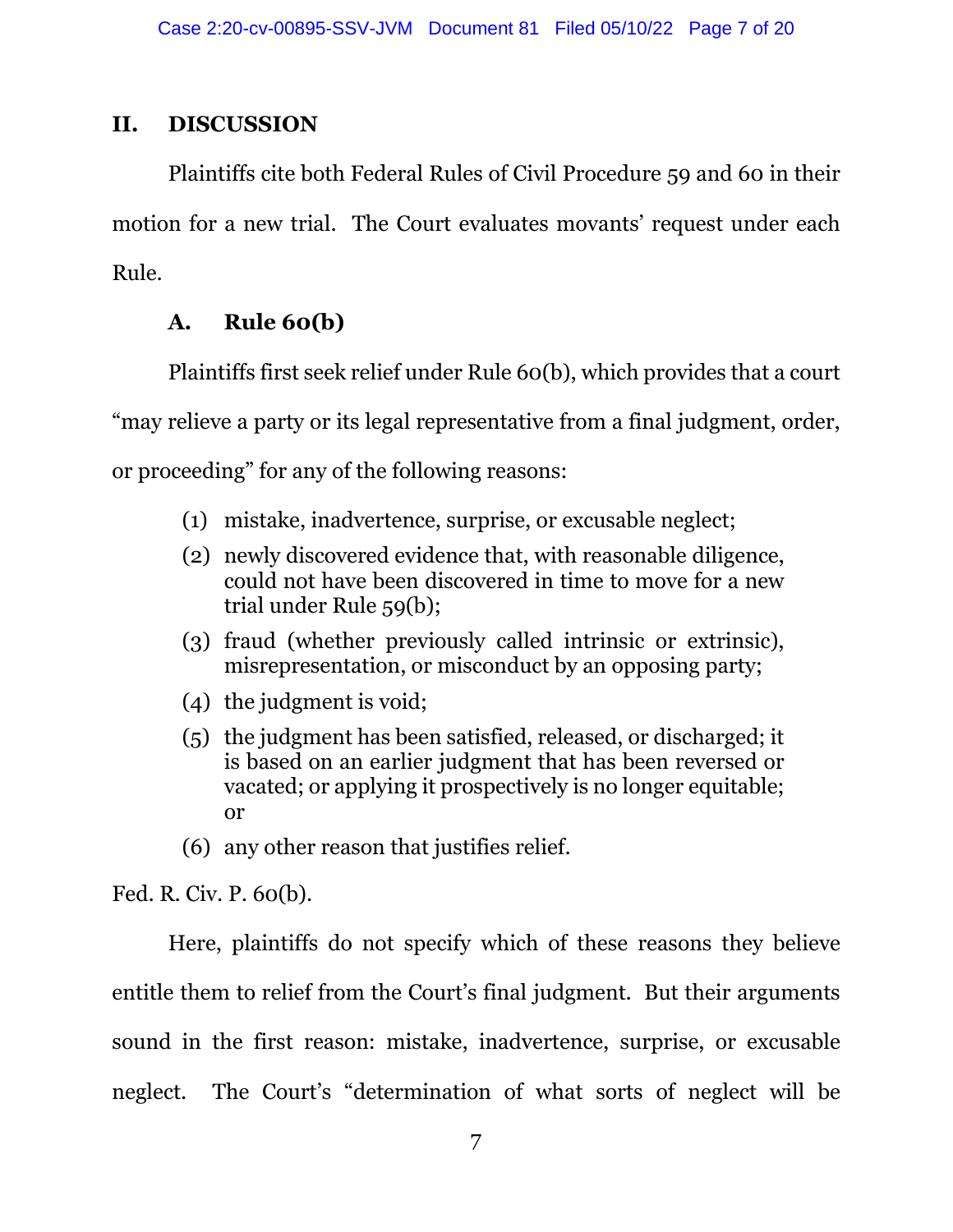considered excusable is 'an equitable one, taking account of all relevant circumstances surrounding the party's omission.'" *Trevino v. City of Fort Worth*, 944 F.3d 567, 571 (5th Cir. 2019) (quoting *Pioneer Inv. Servs. Co. v. Brunswick Assocs. Ltd. P'ship*, 507 U.S. 380, 395 (1993)).

The Court finds that counsel's unawareness of multiple significant motions and orders in this case does not warrant relief under Rule 60(b)(1). The Fifth Circuit is clear that a party has a "duty of diligence to inquire about the status of the case." *Id.* (quoting *Edward H. Bohlin Co. v. Banning Co.*, 6 F.3d 350, 357 (5th Cir. 1993)). The court has explained that counsel's "[g]ross carelessness . . . [is an] insufficient bas[i]s for  $60(b)(1)$  relief," and that, "[i]n fact, a court would abuse its discretion if it were to reopen a case under Rule  $60(b)(1)$  when the reason asserted as justifying relief is one attributable solely to counsel's carelessness." *Id.* (quoting *Edward H. Bohlin Co.*, 6 F.3d at 357).

Here, plaintiffs' counsel failed at multiple junctures to monitor or inquire about the status of this case. JP Morgan filed its summary-judgment motion on October 6, 2021. That plaintiffs' counsel did not receive notice of the motion on that day might, by itself, be excusable, as it owes to a technical problem that was not counsel's fault. That said, counsel assertedly did not manage to discover these problems until some point in December, despite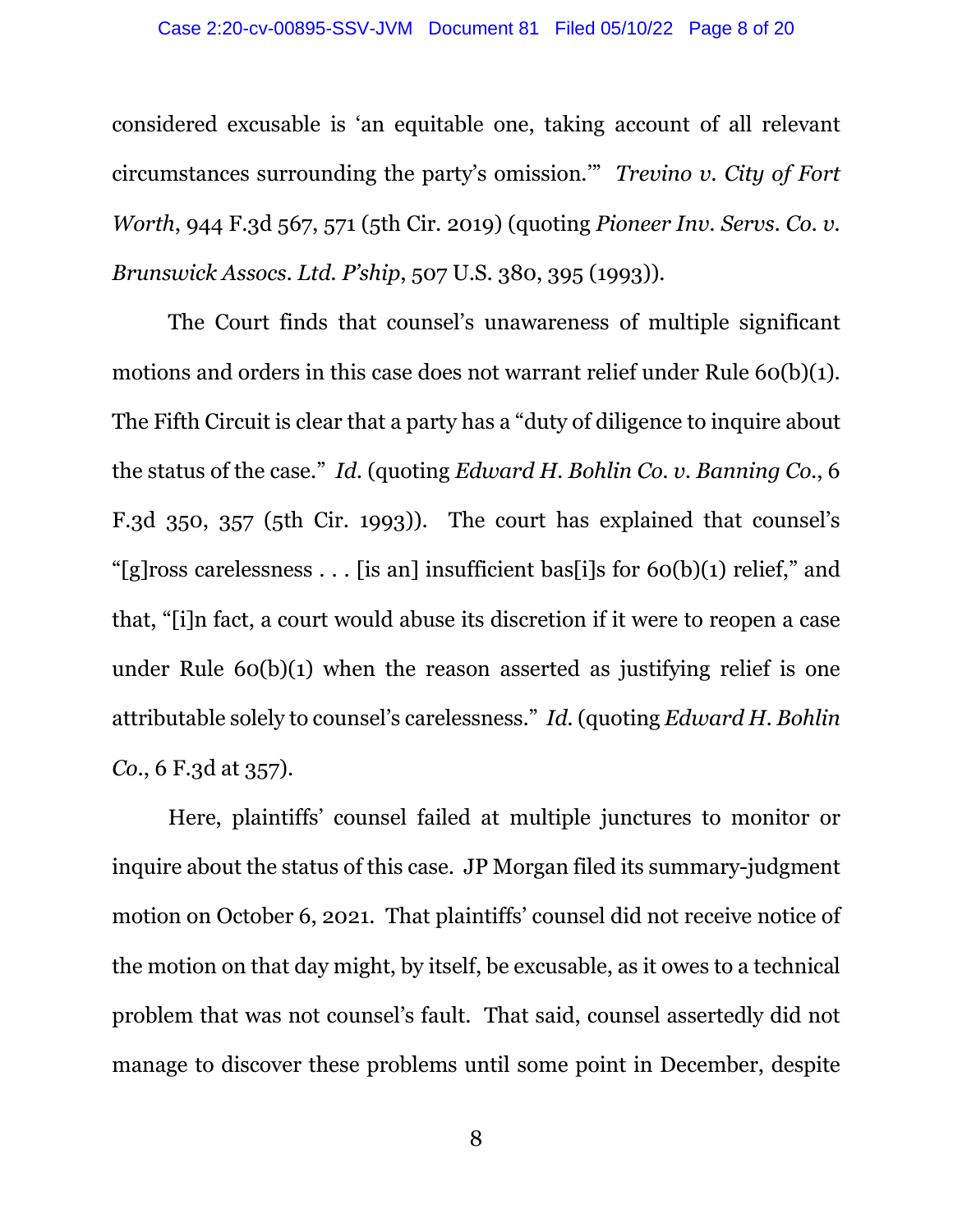that, by that time, the issues had been affecting his devices for at least two months, *i.e.*, since at least as early as October 6th. Indeed, the issues seem to have begun well *before* October 6th. Plaintiffs' counsel states in his supplemental affidavit that he experienced intermittent "'glitches' in [his] internet and telephone services" starting in late August and early September, and continuing through October, when the summary-judgment motion was filed.<sup>37</sup> And evidently, counsel's technical problems during this period included non-receipt of emails, as he *never* received notice of JP Morgan's summary-judgment motion, filed on October 6th.38 The Court notes that this nearly four-month period, during which counsel experienced problems with his internet, phone, and email, is a long time not to notice that something is amiss, and to surmise that these problems could jeopardize counsel's ability to stay apprised of important updates in his clients' cases.

Moreover, once counsel admittedly knew that he had email problems in December of 2021, he did nothing to monitor or inquire about this case. As documented by email evidence submitted by plaintiffs, counsel knew some time before December 21, 2021 that he was having problems receiving emails, and nonetheless took no steps to check on the status of this case.

<sup>37</sup> R. Doc. 73-6 ¶ 7.

 $3^8$  R. Doc. 73-3 14.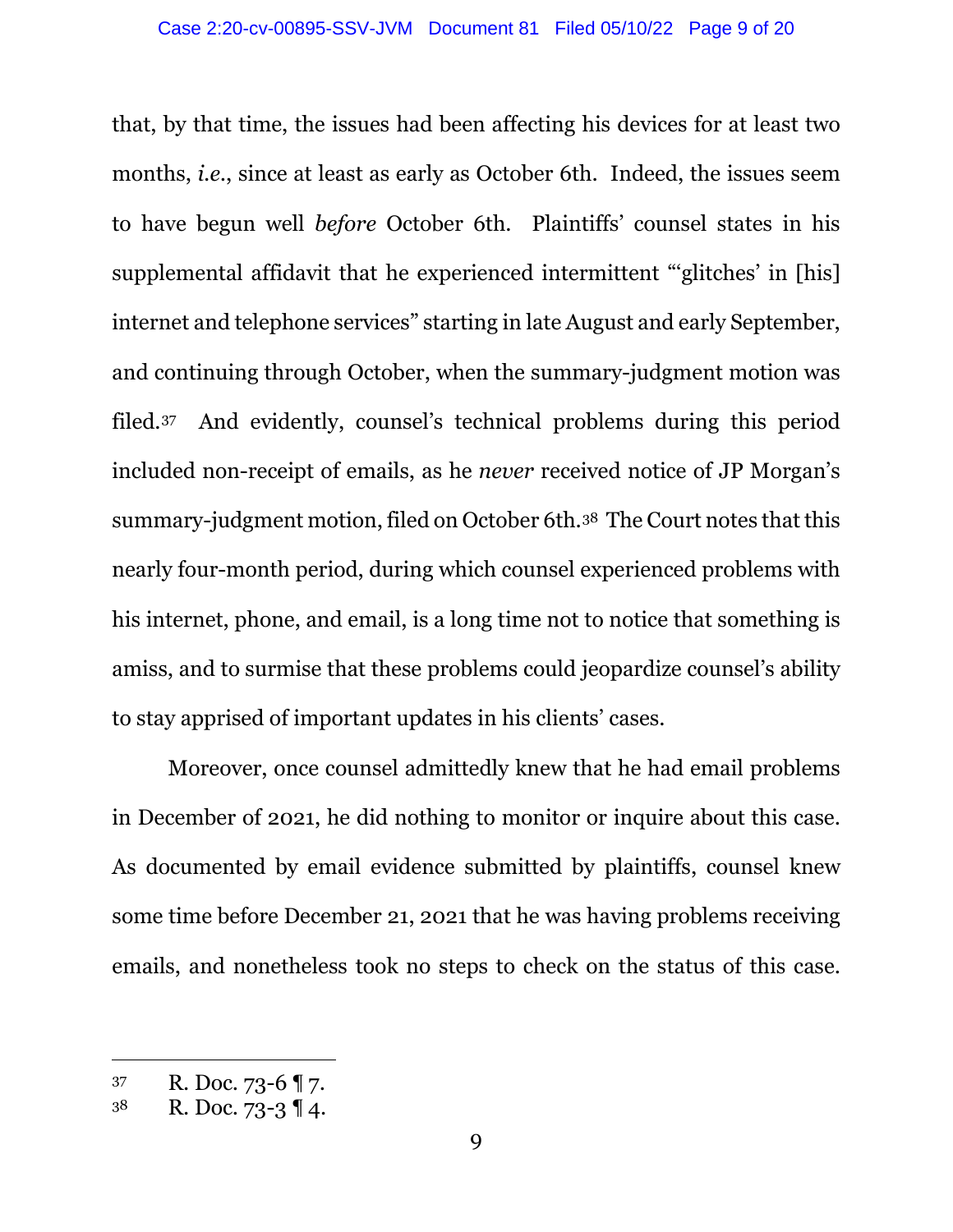Specifically, on December 21, 2021, an attorney in a different case wrote to plaintiffs' counsel: "I just looked over your motion to amend and it states that you have not received a reply from me on whether I objected to the filing of this motion. Please see below my email that I sent you yesterday morning at 9:39am."39 Counsel replied: "Rachel, I did not receive your e-mail. I don't doubt that you sent it but I'm not shocked because *lately my e-mail has been a bit sketchy*."40 Counsel then sent Rachel a second email, minutes later, saying, "Sorry . . . the e-mail I was drafting to you simply sent itself . . . As I was saying, my e-mail has been acting funny *recently* so I'm not totally shocked I didn't receive yours yesterday. . . . Had I received your email. I I certainly would not have represented that you hadn't responded."<sup>41</sup> Counsel then emailed to follow up, stating, "I searched again for your e-mail from yesterday and I never received it. I even checked the spam folder but it was not there either. But again, as I said, I don't doubt that you sent it."42 Clearly, counsel knew at this point that he was not receiving emails. The problem

<sup>39</sup> R. Doc. 73-4 at 2 (Email from Rachel to Dennis Couvillion (Dec. 21, 2021, 10:53 AM)).

<sup>40</sup> *Id.* at 3 (Email from Dennis Couvillion to Rachel (Dec. 21, 2021, 10:58 AM)) (emphasis added).

<sup>41</sup> *Id.* at 4 (Email from Dennis Couvillion to Rachel (Dec. 21, 2021, 11:13) AM)) (emphasis added).

<sup>42</sup> *Id.* at 6 (Email from Dennis Couvillion to Rachel (Dec. 21, 2021, 11:22 AM)).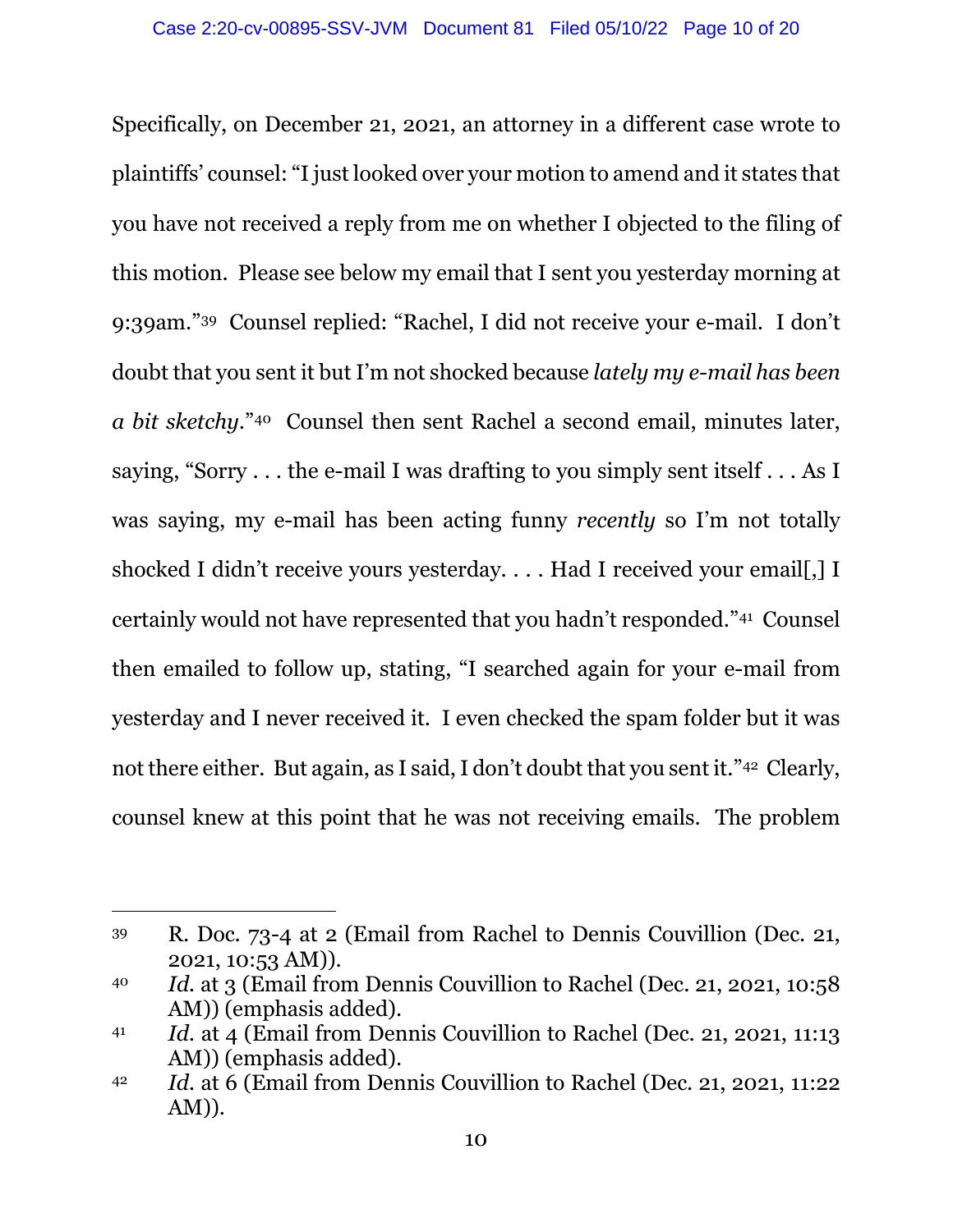then presented itself again, when counsel asked Rachel, "[By the way], what was Mr. Williams' settlement demand?"43 Rachel responded, "Dennis—I sent you an email yesterday regarding the settlement demand as well. I will resend now."44 As to the settlement email, counsel replied, "Didn't get that either."<sup>45</sup>

This exchange indicates that plaintiffs' counsel knew that, in at least one of his cases, he had not received *two* important emails from counsel. And the correspondence further suggests that he knew about this problem for some period of time *before* the 21st of December, as he told the attorney on that day that his email had been "sketchy" lately, <sup>46</sup> and "acting funny recently."<sup>47</sup>

Knowing that he was not receiving emails consistently, a reasonably prudent attorney would have checked the status of his cases to determine whether he had missed any important court filings by virtue of this problem.

<sup>43</sup> *Id.* at 4 (Email from Dennis Couvillion to Rachel (Dec. 21, 2021, 11:13 AM)).

<sup>44</sup> *Id.* at 5 (Email from Rachel to Dennis Couvillion (Dec. 21, 2021, 11:13 AM)).

<sup>45</sup> *Id.* at 7 (Email from Dennis Couvillion to Rachel (Dec. 21, 2021, 11:28 AM)).

<sup>46</sup> *Id.* at 3 (Email from Dennis Couvillion to Rachel (Dec. 21, 2021, 10:58 AM)).

<sup>47</sup> *Id.* at 4 (Email from Dennis Couvillion to Rachel (Dec. 21, 2021, 11:13) AM)).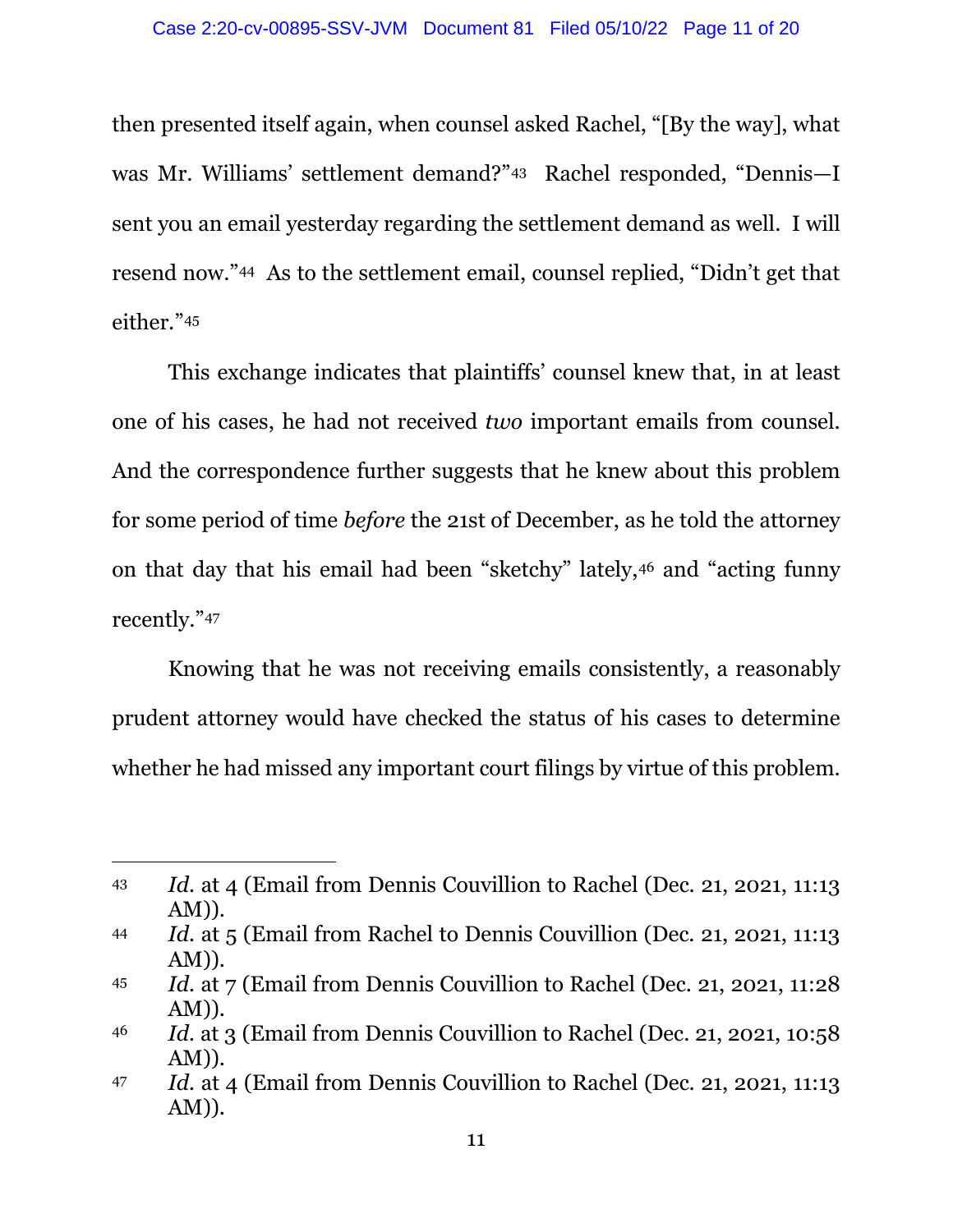This is especially true here, as it is apparent that the only way that plaintiffs' counsel monitors developments in this case is by email notification from the Court's electronic filing system. Counsel's total failure to check for case updates in light of this knowledge was an abrogation of his "duty of diligence to inquire about the status of the case." *Id.* The problems with counsel's email, which in fact had been going on since October 6th or earlier, and that counsel admittedly knew about before his December 21st emails quoted above, suggest that counsel should have discovered JP Morgan's motion for summary judgment before the Court ruled on it on December 20, 2021.

Moreover, not only did counsel take no corrective action upon this revelation in December, but he also did nothing during *the following five weeks*, through the near end of January, when he received notice of final judgment. And while he represents that he was ill from mid-December until mid-January, illness generally "does not qualify as excusable neglect." *Alverson v. Harrison Cnty.*, 643 F. App'x 412, 416 (5th Cir. 2016). This reason is especially unavailing here, as counsel has failed to explain whether or how his illness prevented him from checking the case docket. He does not state that he was hospitalized or otherwise rendered incapable of exercising his "duty of diligence to inquire about the status of the case." *Id.* Moreover, even if his illness somehow prevented him from inquiring about the case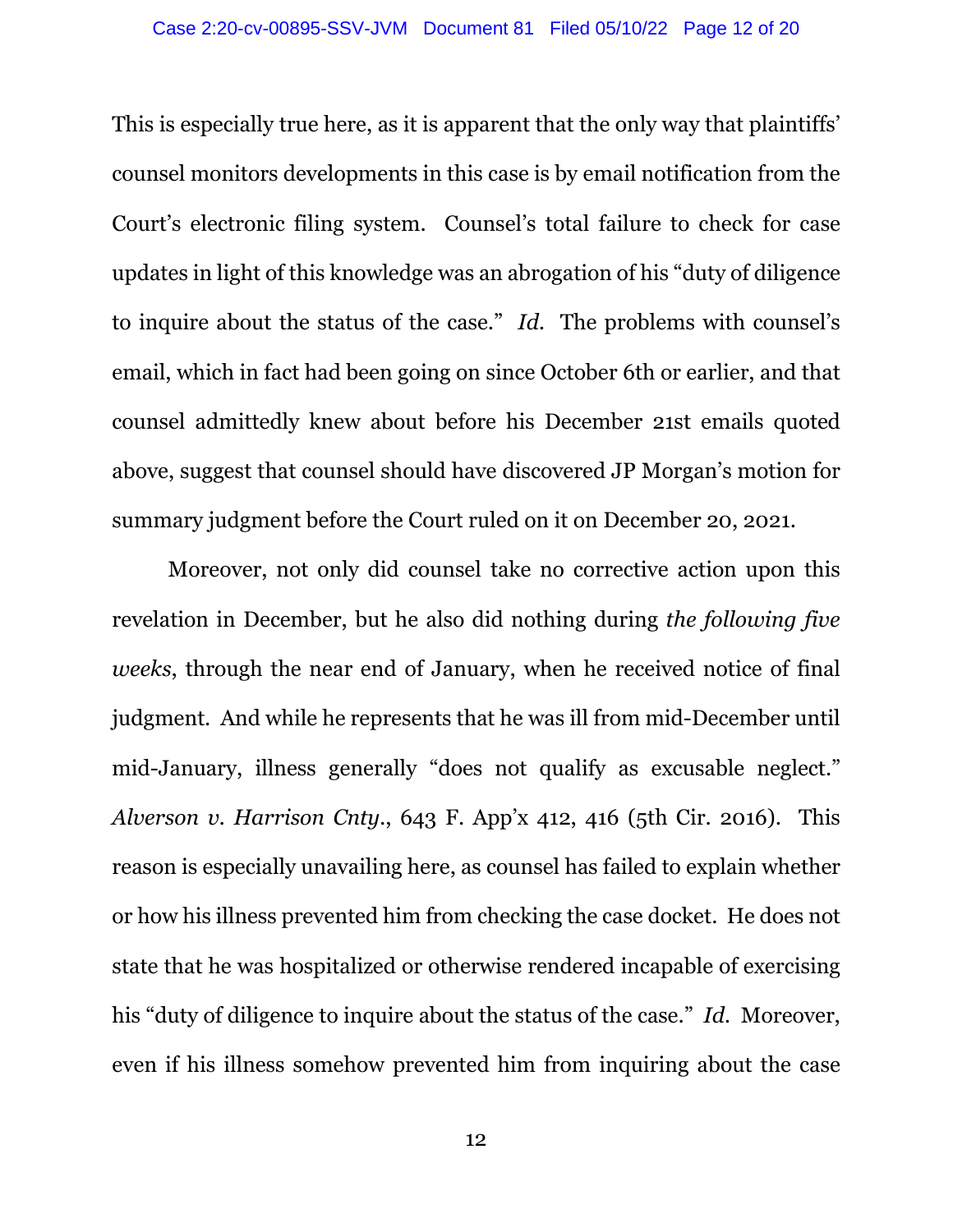while he was sick, it does not account for his continued inaction *after* his recovery from his illness in mid-January. The Court finds that counsel should have discovered JP Morgan's motion for summary judgment, the Court's Order and Reasons granting summary judgment, JP Morgan's motion for entry of final judgment, and the Court's January 18, 2022 briefing order, all before the Court entered final judgment on January 25, 2022. Missing *all* of these important filings, spanning a three-and-a-half-month period, reflects a serious lapse in diligence on counsel's part. Indeed, when counsel eventually learned on January 25th that the Court had entered final judgment in favor of JP Morgan, it was only because of the fortuitous receipt of an email notification from the Court's electronic filing system—the very type of notification that he had assertedly not received in the previous months. Counsel does not state that this notice resulted from any diligence or inquiry on his part; it instead seems that his email simply functioned properly at the right time.

Finally, even after discovering on January 25th that the Court had entered judgment dismissing plaintiffs' claims against the only direct defendant in this case, counsel inexplicably waited yet another month before filing a motion to reopen the case. He leaves this last delay entirely unexplained.

13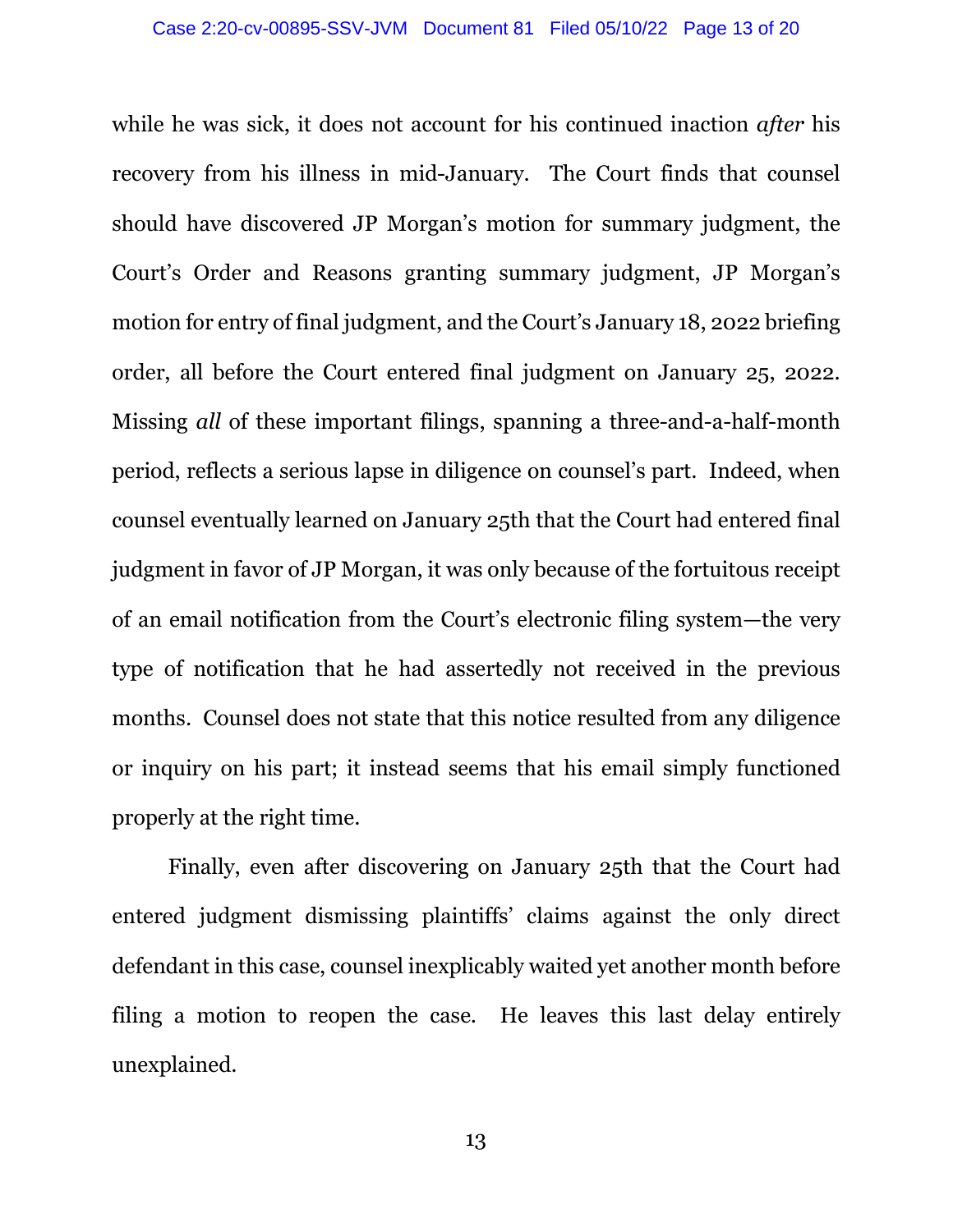In sum, while the technological problems plaguing counsel's laptop and phone are evidently not his own fault, his apparent failure to check the docket for at least three and a half months, and his total inaction upon discovery of his technological problems, are attributable only to him. These circumstances do not amount to the type of "mistake, inadvertence, surprise, or excusable neglect" that might justify relief under Rule 60(b)(1). *Cf. Trevino*, 944 F.3d at 572 (denying Rule 60(b) relief when court email communications were inadvertently sent to counsel's spam folder); *Onwuchekwe v. Okeke*, 404 F. App'x 911, 912 (5th Cir. 2010) ("[I]t was not an abuse of discretion to conclude that sending court communications to the spam folder is inexcusable neglect."). Nor have plaintiffs shown that there is any "other reason that justifies relief." *See* Fed. R. Civ. P. 60(b)(6); *Walker v. Transfrontera CV de SA*, 634 F. App'x 422, 431 (5th Cir. 2015) (denying Rule 60(b)(6) relief because counsel's arguments did "not excuse [his] duty to stay apprised . . . of the status of his client's case").

Accordingly, the Court finds that plaintiffs are not entitled to relief from the Court's Order and Judgment under Rule 60(b).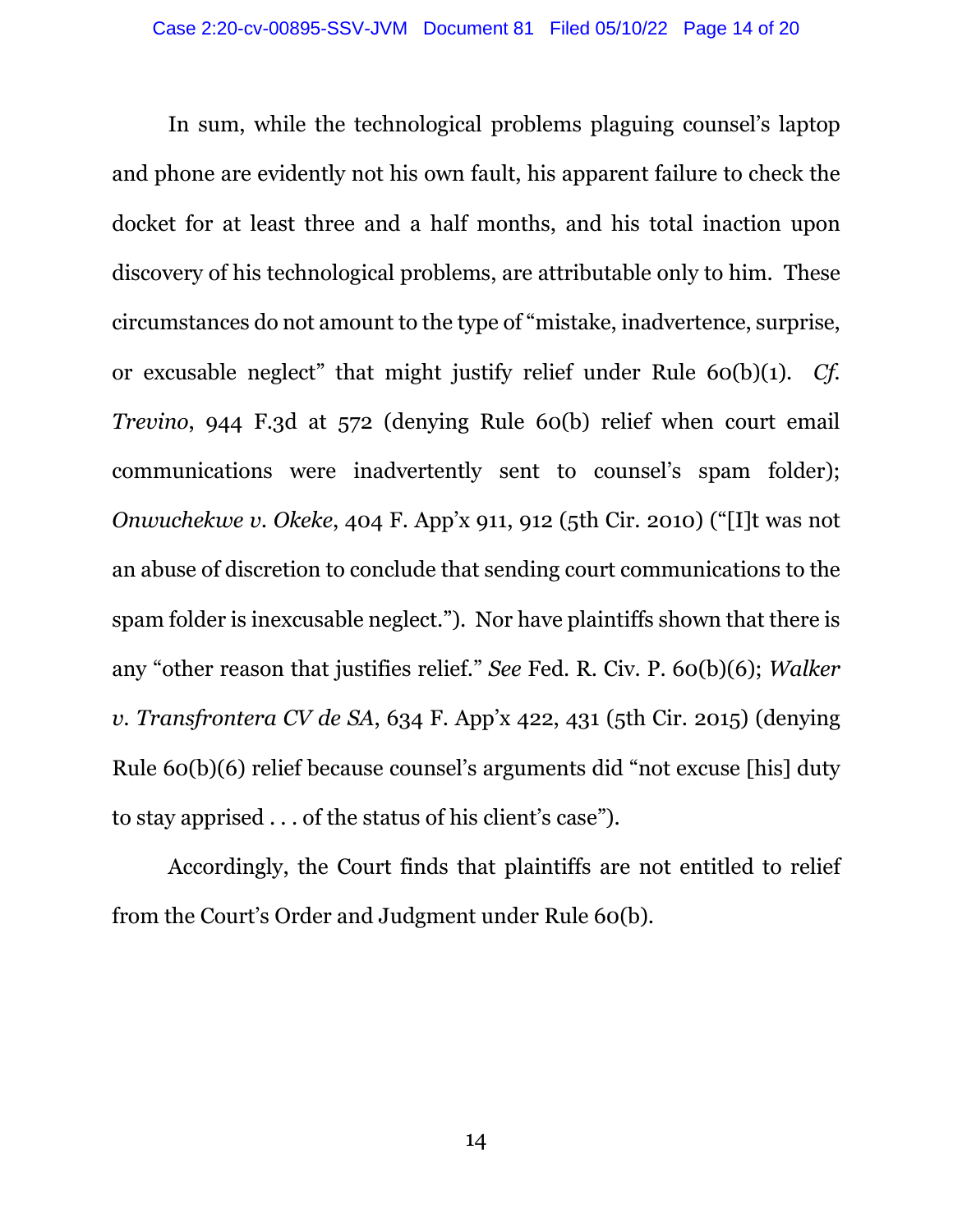#### **B. Rule 59**

Plaintiffs also move for a new trial under Rule 59(a), which states that a court may grant a new trial "after a nonjury trial, for any reason for which a rehearing has heretofore been granted in a suit in equity in federal court." Fed. R. Civ. P. 59(a)(1)(B). But in this case, a trial never occurred, and the Court instead resolved plaintiffs' claims on summary judgment. The Court thus construes plaintiffs' Rule 59(a) motion as a motion to "alter or amend the judgment" under Rule 59(e). *See Patin v. Allied Signal, Inc.*, 77 F.3d 782, 785 n.1 (5th Cir. 1996) (holding that a motion for reconsideration styled as a motion for a new trial following summary judgment was properly analyzed as a Rule 59(e) motion to reconsider entry of summary judgment).

Rule 59(e) permits a party to file "a motion to alter or amend a judgment . . . after the entry of the judgment." Fed. R. Civ. P. 59(e). A district court has "considerable discretion" under Rule 59(e). *See Edward H. Bohlin Co. v. Banning Co.*, 6 F.3d 350, 355 (5th Cir. 1993). That said, "[r]econsideration of a judgment after its entry is an extraordinary remedy that should be used sparingly." *Templet v. HydroChem Inc.*, 367 F.3d 473, 479 (5th Cir. 2004). "The Court must strike the proper balance between two competing imperatives: (1) finality, and (2) the need to render just decisions on the basis of all the facts." *Edward H. Bohlin Co.*, 6 F.3d at 355.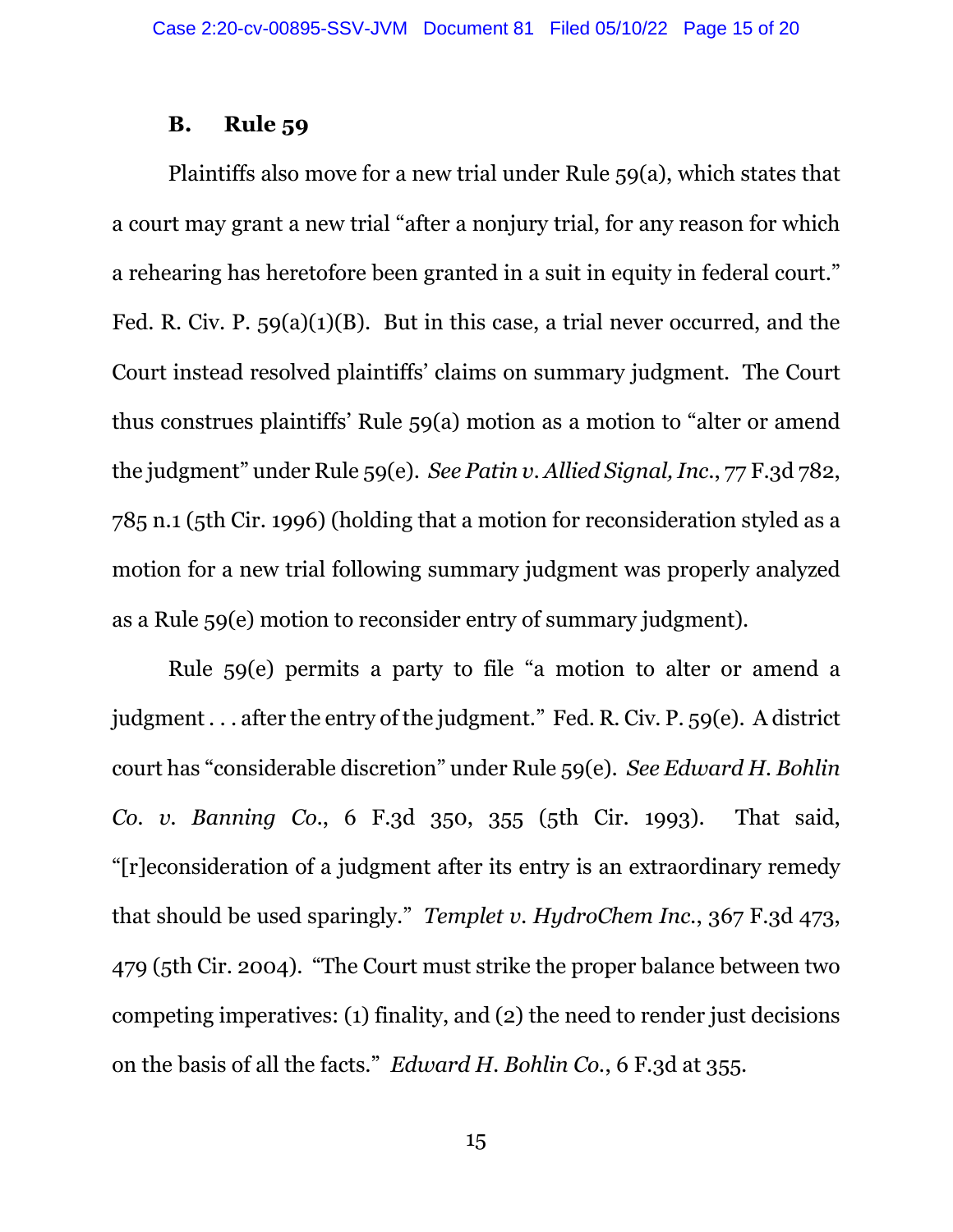A motion to reconsider under Rule 59(e) "must clearly establish either a manifest error of law or fact or must present newly discovered evidence." *In re Life Partner Holdings, Inc.*, 926 F.3d 103, 128 (5th Cir. 2019) (quoting *Schiller v. Physicians Res. Grp. Inc.*, 342 F.3d 563, 567 (5th Cir. 2003)). Courts have held that the moving party must show that the motion is necessary based on at least one of the following criteria: (1) "correct[ing] manifest errors of law or fact upon which the judgment is based;" (2) "present[ing] newly discovered or previously unavailable evidence;" (3) "prevent[ing] manifest injustice;" and (4) accommodating "an intervening change in the controlling law." *Fields v. Pool Offshore, Inc.*, No. 97-3170, 1998 WL 43217, at \*2 (E.D. La. Mar. 19, 1998).

 As to these four criteria, plaintiffs do not contend that reconsideration of the judgment is warranted because of (i) manifest errors of law or fact, (ii) newly discovered evidence, or (iii) a need to accommodate an intervening change in the law. They instead state that the Order and Judgment should be vacated "to prevent an injustice." <sup>48</sup> In this sense, plaintiffs invoke the "manifest injustice" criterion under Rule 59(e).

 "There is no general definition of manifest injustice; rather, courts evaluate whether there has been a manifest injustice on a case-by-case

<sup>48</sup> R. Doc. 73-2 at 5.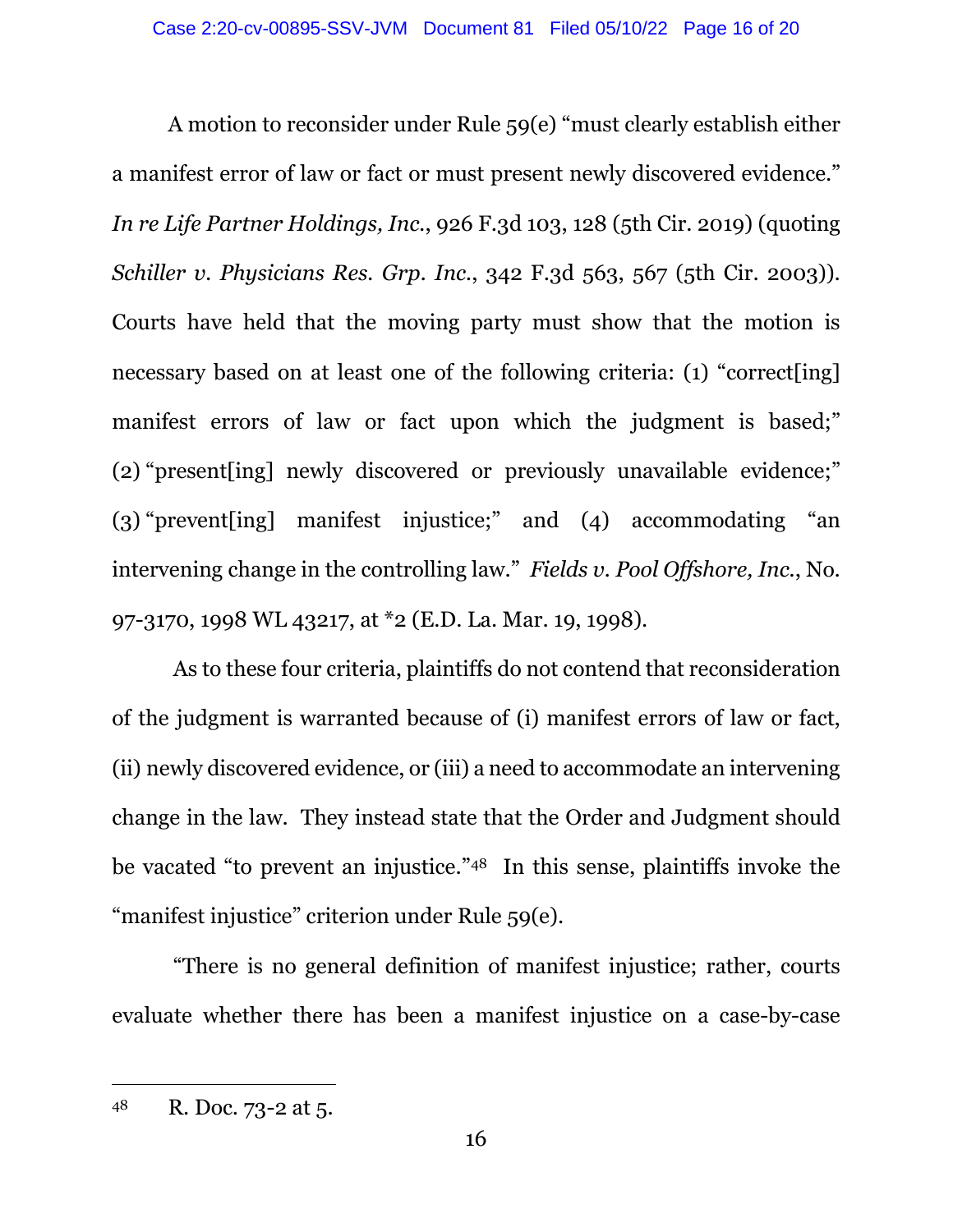basis." *Bender Square Partners v. Factory Mut. Ins. Co.*, No. 10-4295, 2012 WL 1952265, at \*4 (S.D. Tex. May 30, 2012). That said, caselaw makes clear that the movant's standard is high. A bankruptcy appellate panel of the U.S. Court of Appeals for the Sixth Circuit summarized some key considerations as to what constitutes "manifest injustice" under Rule 59:

A movant seeking Rule 59(e) relief must be able to show an error in the trial court that is direct, obvious, and observable. The movant must also be able to demonstrate that the underlying judgment caused them some type of serious injustice which could be avoided if the judgment were reconsidered. Essentially, the movant must be able to show that altering or amending the underlying judgment will result in a change in the outcome in their favor.

*In re Cusano*, 431 B.R. 726, 734 (B.A.P. 6th Cir. 2010) (quoting *In re Henning*, 420 B.R. 773, 785 (Bankr. W.D. Tenn. 2009)). While this Court is not bound by this Sixth Circuit authority, these principles serve to illustrate that plaintiffs must make a substantial showing to obtain relief based on "manifest injustice" under Rule 59(e).

Applying this "amorphous concept" to these facts, *In re Henning*, 420 B.R. at 785, the Court finds that plaintiffs have failed to show that reconsideration is warranted to prevent manifest injustice in this case. Plaintiffs do not contend that the Court's dismissal of their claims against JP Morgan is unjust based on the facts or law applicable to this case. *See Templet*, 367 F.3d at 479 (noting that courts considering Rule 59(e) motions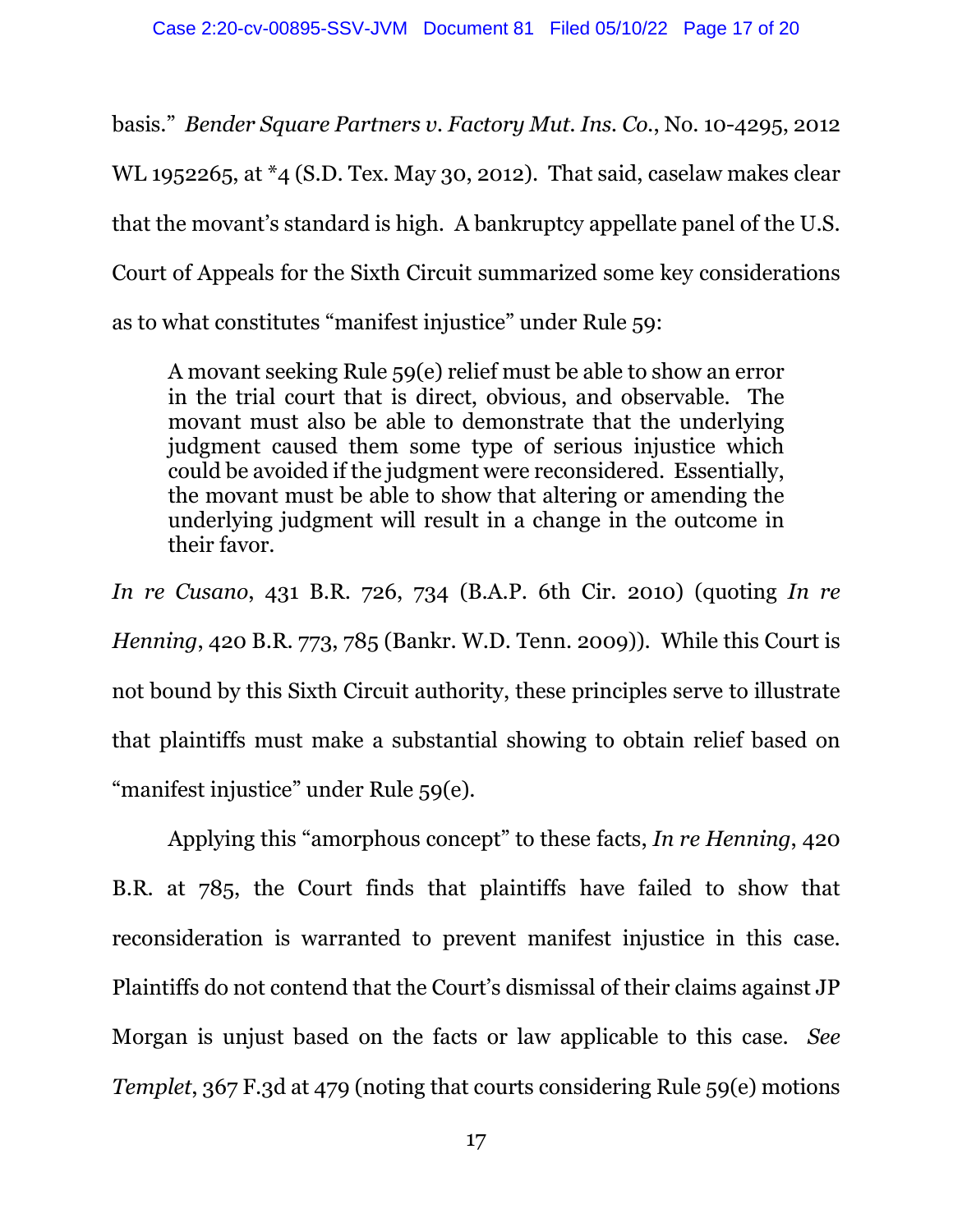should consider "the need to render just decisions on the basis of all the facts"). Indeed, in moving for reconsideration, plaintiffs do not even address the substance of the Court's summary-judgment order. Predictably, then, they have not argued that the Court made a "direct, obvious, and observable" error in granting summary judgment in favor of JP Morgan, or that "altering or amending the underlying judgment will result in a change in the outcome in their favor." *In re Cusano*, 431 B.R. at 734. In sum, plaintiffs' assertion of "injustice" has nothing to do with the law or facts of this case.

Plaintiffs instead assert that it is a "grave injustice" that JP Morgan's motions were decided without oppositions from plaintiffs.49 But as explained above, plaintiffs' failure to respond to the motions owes to counsel's failure to check the status of the case for many months, including a period when he knew that he was experiencing technical problems involving non-receipt of email notifications. Consistent with the substantial showing required to demonstrate "manifest injustice," courts have recognized that "the negligence or erroneous strategy choices of a party's attorney . . . which contributed to the court's dismissal of the party's claims, do not amount to manifest injustice." *Courtade v. Harrah's Operating Co.*, No. 10-4036, 2011 WL 2446454, at \*4 (E.D. La. June 15, 2011) (citing *Robinson v. Wix*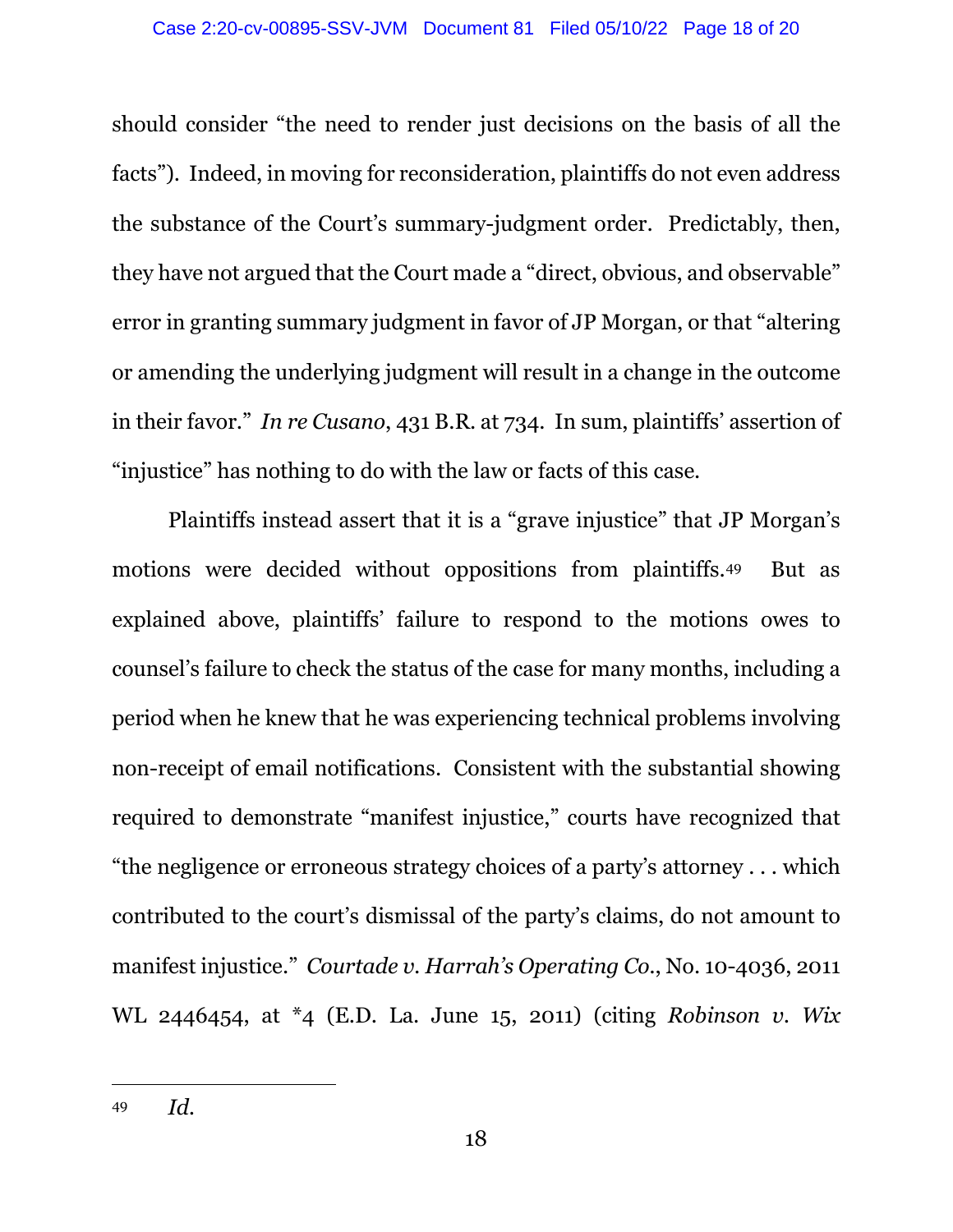*Filtration Corp. LLC*, 599 F.3d 403, 409 (4th Cir. 2010)). In fact, the U.S. Court of Appeals for the D.C. Circuit has affirmed the denial of a Rule 59(e) motion citing "manifest injustice," based on substantially similar arguments. *See Fox v. Am. Airlines, Inc.*, 389 F.3d 1291 (D.C. Cir. 2004). There, in the district court, defendant American Airlines filed a motion to dismiss, and plaintiffs never responded. After the court granted the motion, plaintiffs moved for reconsideration under Rule 59(e), asserting that "their counsel failed to receive electronic notice" of the motion to dismiss, and that the court should vacate its judgment "to prevent 'manifest injustice.'" *Id.* 1293. The trial court rejected this argument, and the D.C. Circuit affirmed. Finding that Rule 59(e) did not warrant vacatur of the judgment, the D.C. Circuit explained: "We can hardly say that the district court abused its discretion in declining to vacate its judgment of dismissal to prevent 'manifest injustice' flowing from the appellants' failure to receive notice [of the motion to dismiss] given that . . . the dismissal of their suit might have been avoided through the exercise of due diligence*.*" *Id.* at 1296. Such is the case here, as the dismissal of plaintiffs' claims might have been avoided through the exercise of diligence at *any* point in the three-and-a-half-month period during which counsel failed to learn of multiple significant filings in his clients' case.